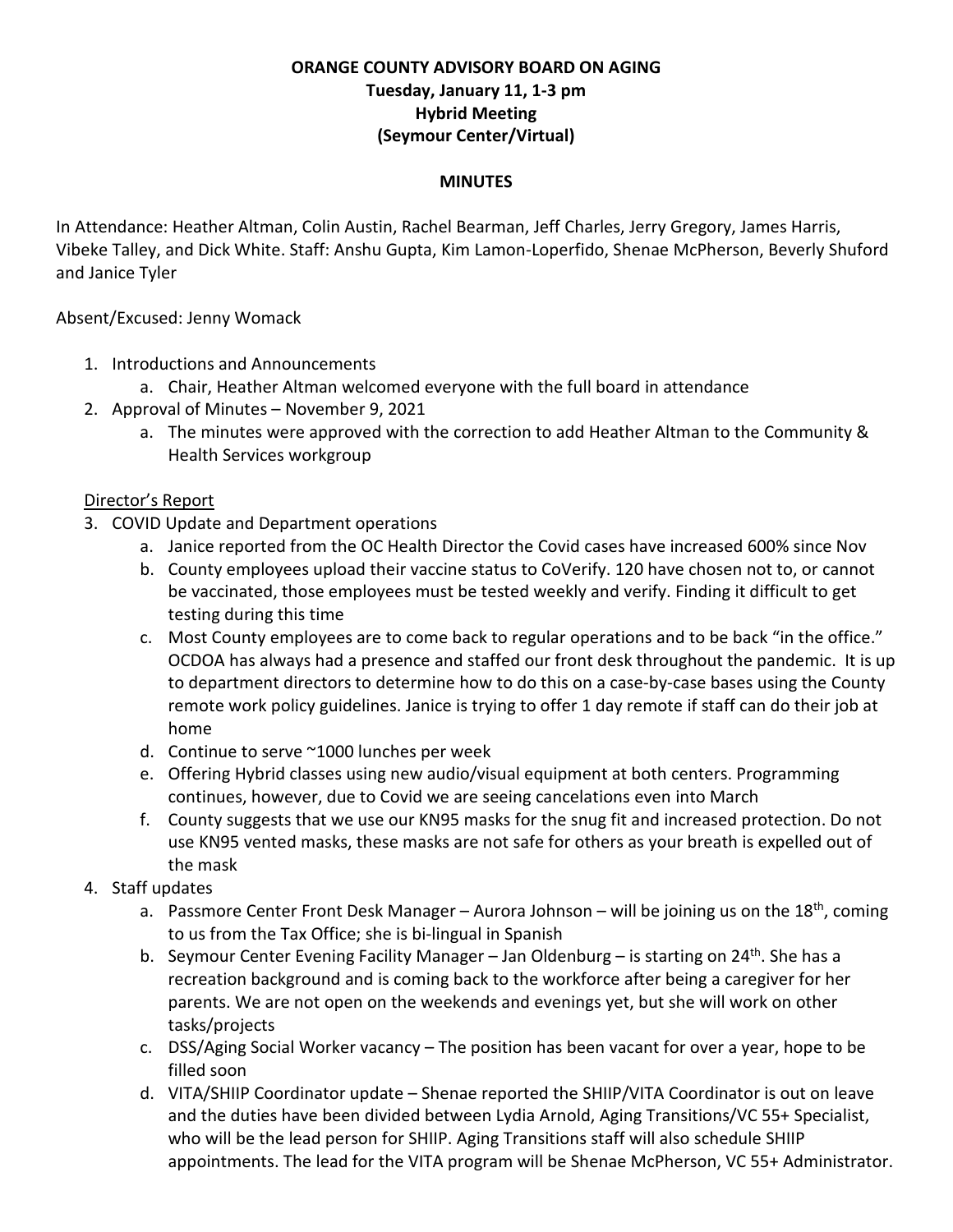Several of our lead VITA volunteers will handle the bulk of VITA related tasks and appointments. Online is potentially opening on Jan 24<sup>th</sup>. We are still deciding about a drop-off service at both centers, but it has not been determined. Hopefully we can get past Covid and offer a drop-off service if volunteers feel comfortable. There is no tax deadline extension yet, but it is possible that it will be extended

- e. MAP Interns trying to get interns hired to assist with all of the MAP workgroups and schedules coordinated. We have 4 potential interns
- 5. New Lunch Caterer Effective January 19
	- a. Our current caterer, Nantucket Grill, gave their 60 day notice in November
	- b. Our new caterer is Spicy Green who will provide lunches from Jan 19 Jun 30, then it will go out in a bid process. Meals provided Mon, Wed and Fri (Mon & Wed 2 hot meals, Fri 1 hot meal). There will no longer be a bag meal, all meals will be hot. We will not be dishing up servings, meals come pre-packaged saving on cost, time and purchasing "to-go" boxes. Will go back to plating food once we are back to our on-site meals. The Spicy Green meals can be frozen if there are left-over meals

## New Business

- 6. 2022 Meeting Schedule
	- a. We will continue to offer the hybrid meetings. Orange County BOCC has gone to virtual meetings through January 2022.
	- b. Heather asked if it is possible to send out a group calendar invite with the zoom link included for all board meetings for the year. Janice will do this
- 7. Annual Board Report to BOCC due on Jan. 14
	- a. Committees are working on their reports or have completed them
- 8. Budget Kick-off
	- a. This Thu & Fri. will be the Budget kick-off sessions. Budget highlights: County is in a better situation financially this year; employees received a 3% salary adjustment in Dec. 2021, retroactive to July 1. This year's budget will also include a salary adjustment.
	- b. We will need to request additional funding for the lunch program. ARPA funds coming from TJCOG-AAA come with innovation requirements that make it more challenging. We are working to identify projects, but the funding is minimal and the questions arises as how to sustain new initiatives. Soltys Place is not going to take the ARPA funds as they do not have the staffing to handle the reporting requirements
- 9. Aging Board vacancies/recruitment
	- a. 3 at-large vacancies (one can be under 60). Jerry reached out to Martha Bell to apply. Martha is the former Director of Nursing at Carol Woods, and former Col. in Army. Carol Kelly also on NHCAC, retired principle, potential interest in Aging Board, strong advocate. Both are on the NHCAC and would be a loss to that committee
	- b. Need to think about diversity on our boards, we haven't had Asian representation in a long time
	- c. Again the request that we reach out to past Project EngAGE graduates and Senior Resource Team members to see if they are interested in applying. Janice urged board members to continue to look for referrals and ask them to contact the Commissioners' office to apply. Janice will contact the Commissioners' office to follow up with previous applicants
	- d. Keith Cook is the STHL alternate but could come back on the board if willing

# 2022-27 Master Aging Plan

- 10. MAP Leadership Team is made up of the Workgroup Leaders, Board Chair-Heather Altman, the OCDOA Racial Equity Team - Latonya Brown, Meghan Rushing and Cydnee' Sims, and MAP interns.
	- a. Janice encouraged all board members to join a MAP workgroup